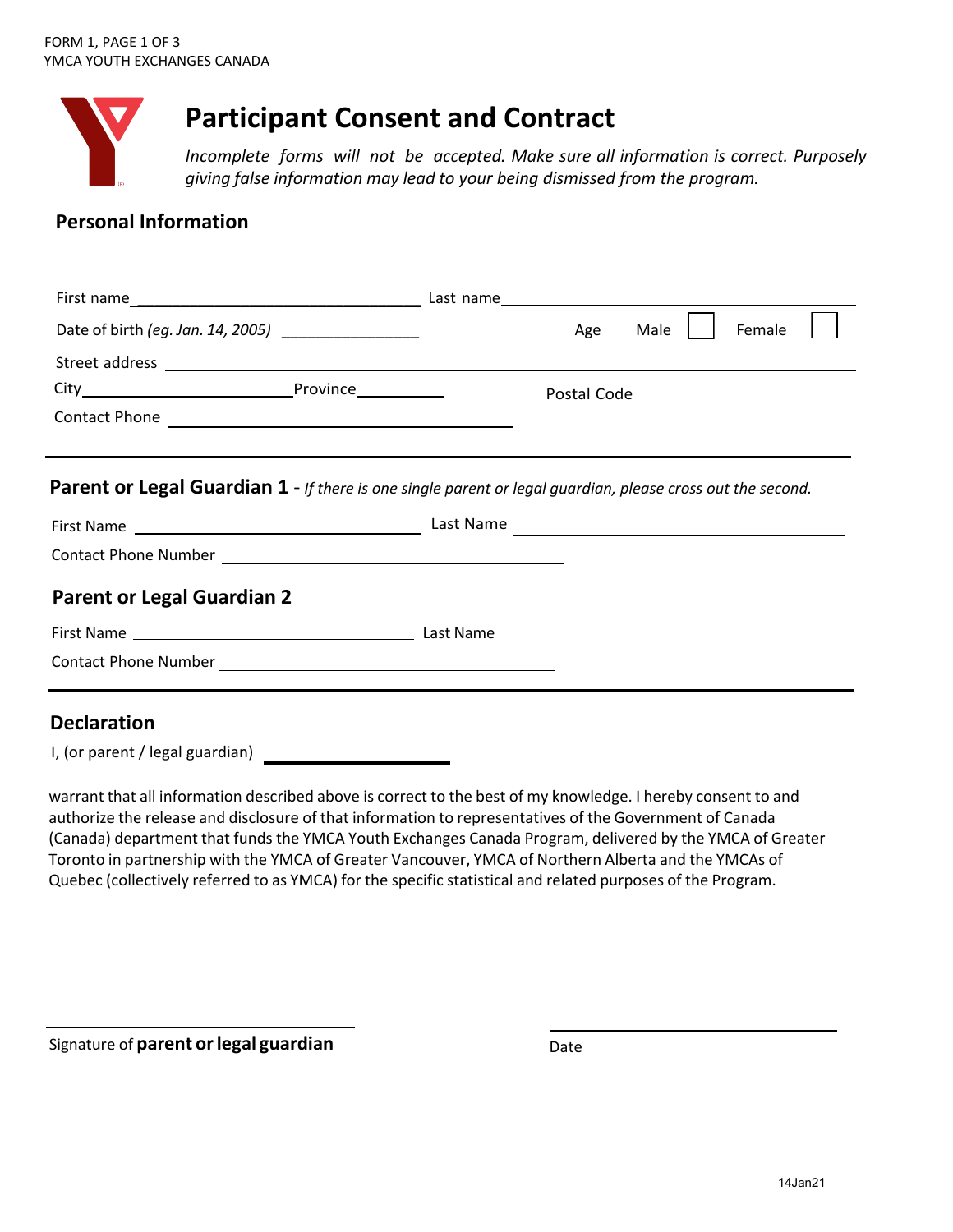## **General Terms and Conditions**

#### **Statement on Government Funding and Collection of Participant Information**

I understand that Canada funds this YMCA program, and therefore may be subjected to government approval and conditions, which may be varied from time to time. Participation in this Program is non-transferable. Should funding cease, YMCA shall refer participants to a government representative for more information or to other service providers in the community whenever possible.

I also understand that since funding for the Program has been provided by Canada, Canada needs my participant information to measure the results of the Program and evaluate the Program's success; evaluate more generally, the success of the Program in achieving its objective; and meet its obligation of accountability to Parliament and the Canadian public by reporting program results.

The information, when provided to Canada, is administered in accordance with the Privacy Act and the Department of Employment and Social Development Canada Act. I have a right under the Access to Information Act to obtain that information from Canada. For more information about your privacy rights, visit the Government of Canada website. [www.Canada.ca](http://www.Canada.ca)

I understand that in addition to information collected on behalf of the Government as required, YMCA may be involved in other research projects. To provide the highest standard of program quality, participants may be requested to complete a questionnaire either before, during and or after the exchange has taken place. All information collected will comply with Canada's Privacy Act or applicable provincial or municipal privacy law.

#### **Limitation of Liability**

YMCA is not responsible for any bodily injury, loss, or damage to personal property suffered by the participant before, during, or after the exchange, unless such injury, loss, or damage is the direct and sole result of proven negligence on the part of YMCA. I understand that participation in the Program is voluntary and permit my child to participate in the Program.

#### **YMCA Commitment to Privacy**

YMCA of Greater Toronto is committed to protecting personal information by following responsible information handling practices. YMCA collects and uses information I volunteer when I access or register for a YMCA program in order to better meet my service needs, to ensure a safe environment, for statistical purposes, to inform me about the YMCA program in which I am registered, and to satisfy government funding and regulatory requirements. I may also hear from YMCA periodically about other programs, services and opportunities that may interest and benefit me. I may request access to information under the [applicable privacy law. For more information on YMCA's commitment to privacy, please visit the website: https://ymcagta.org/](https://ymcagta.org/privacy)  privacy

#### **YMCA Commitment to Confidentiality**

Both YMCA and the Group Leader are committed to the respect of the individual, which includes the maintenance of participant confidentiality. However, the confidentiality of the YMCA-participant relationship is not absolute. There are circumstances that limit the confidentiality of such information. YMCA may collect, use or disclose information without your prior knowledge or consent if it is in your best interest as in, for example, an emergency situation where the life, health or security of an individual is threatened. YMCA may disclose personal information without prior knowledge or consent:

- 1. To a lawyer or other legal representative of the YMCA.
- 2. To a government body or agency in certain circumstances.
- 3. To the relevant authorities if you disclose information relating to the abuse of a child or vulnerable person.
- 4. To comply with a subpoena, warrant or other court order, or as may be otherwise required by law.
- 5. To the extent that this information is required to provide program services, including but not limited to program delivery and site coordination.